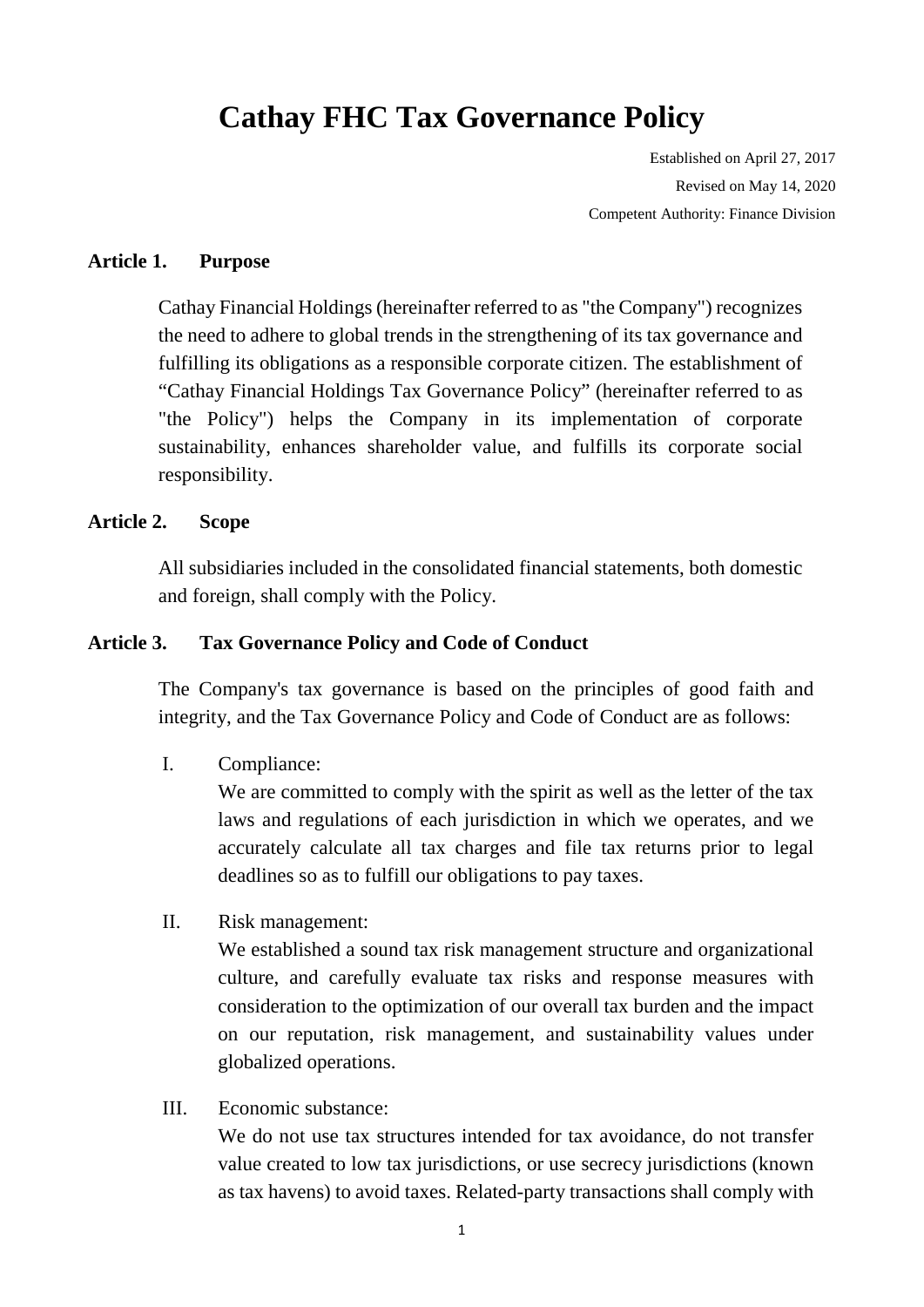arm's length principles and we are committed to complying with the transfer pricing rules in each jurisdictions where we operate, so as to fulfill our tax obligations in the jurisdictions where value is created.

- IV. Information transparency: Tax-relevant information will be disclosed publicly to stakeholders on a regular basis to ensure transparency.
- V. Integrity and communication: We will foster a mutually trustworthy and honest relationship with tax authorities in each jurisdictions where we operate. Where possible, we will provide practical industry views and market insights to improve the tax environment and tax system.
- VI. Talent Cultivation:

We shall ensure that our employees receive regular domestic and foreign training in order to enhance their competencies with regard to tax governance. We manage tax-related affairs based on principles of good faith and integrity and effectively manage tax risks in order to implement corporate sustainability, maintain shareholder equity, and fulfill our corporate social responsibility.

# **Article 4. Tax governance related organizations and responsibilities**

The relevant organizational structures and responsibilities of tax administration are as follows:

- I. Board of Directors
	- (I) The Board of Directors has the final decision-making authority to ensure that sound tax risk management mechanisms are implemented in the Company.
	- (II) In order to ensure effective implementation of tax governance mechanisms, the Board of Directors approves overall tax governance policies based on operational strategies and the business environment.
- II. Tax Management Unit

Our Accounting Department within the Finance Division is responsible for tax management and delivers reports to the Risk Management Division on a regular basis. The Risk Management Division is responsible for delivering